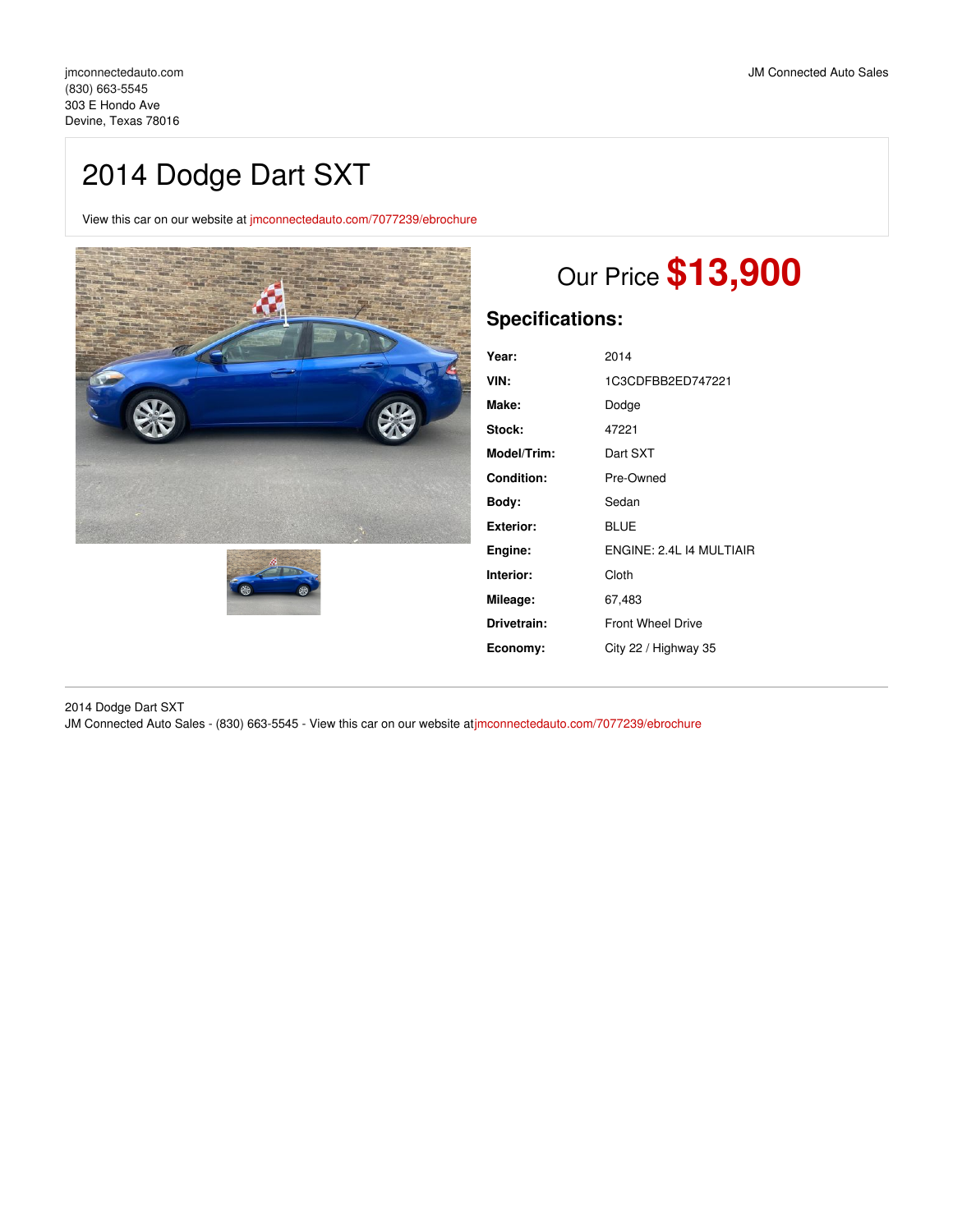

#### 2014 Dodge Dart SXT

JM Connected Auto Sales - (830) 663-5545 - View this car on our website a[tjmconnectedauto.com/7077239/ebrochure](https://jmconnectedauto.com/vehicle/7077239/2014-dodge-dart-sxt-devine-texas-78016/7077239/ebrochure)

## **Installed Options**

### **Interior**

- Bucket Front Seats w/Cloth Back Material
- 6-Way Driver Seat -inc: Manual Recline, Height Adjustment and Fore/Aft Movement
- 6-Way Passenger Seat -inc: Manual Recline, Height Adjustment and Fore/Aft Movement
- 60-40 Folding Bench Front Facing Fold Forward Seatback Rear Seat
- Manual Tilt/Telescoping Steering Column
- Gauges -inc: Speedometer, Odometer, Engine Coolant Temp, Tachometer, Trip Odometer and Trip Computer
- Power Rear Windows- Voice Recorder- Front Cupholder- Rear Cupholder
- Valet Function- Remote Releases -Inc: Power Cargo Access and Power Fuel
- Remote Keyless Entry w/Integrated Key Transmitter, Illuminated Entry and Panic Button
- Cruise Control w/Steering Wheel Controls- Manual Air Conditioning- Glove Box
- Driver Foot Rest
- Interior Trim -inc: Metal-Look/Piano Black Instrument Panel Insert, Metal-Look Console Insert and Chrome/Metal-Look Interior Accents
- Full Cloth Headliner- Metal-Look Gear Shifter Material- Premium Cloth Seats
- Cloth Door Trim Insert- Day-Night Auto-Dimming Rearview Mirror
- Driver And Passenger Visor Vanity Mirrors w/Driver And Passenger Illumination
- Full Floor Console w/Covered Storage, Mini Overhead Console w/Storage and 2 12V DC Power Outlets
- Front And Rear Map Lights- Fade-To-Off Interior Lighting
- Full Carpet Floor Covering -inc: Carpet Front And Rear Floor Mats
- Carpet Floor Trim and Carpet Trunk Lid/Rear Cargo Door Trim
- Cargo Features -inc: Spare Tire Mobility Kit- Cargo Space Lights
- FOB Controls -inc: Cargo Access- Driver / Passenger And Rear Door Bins
- Power 1st Row Windows w/Driver 1-Touch Down Power Door Locks w/Autolock Feature
- Delayed Accessory Power- Redundant Digital Speedometer- Outside Temp Gauge
- Analog Appearance- Trip Computer
- Manual Anti-Whiplash Adjustable Front Head Restraints and Manual Adjustable Rear Head Restraints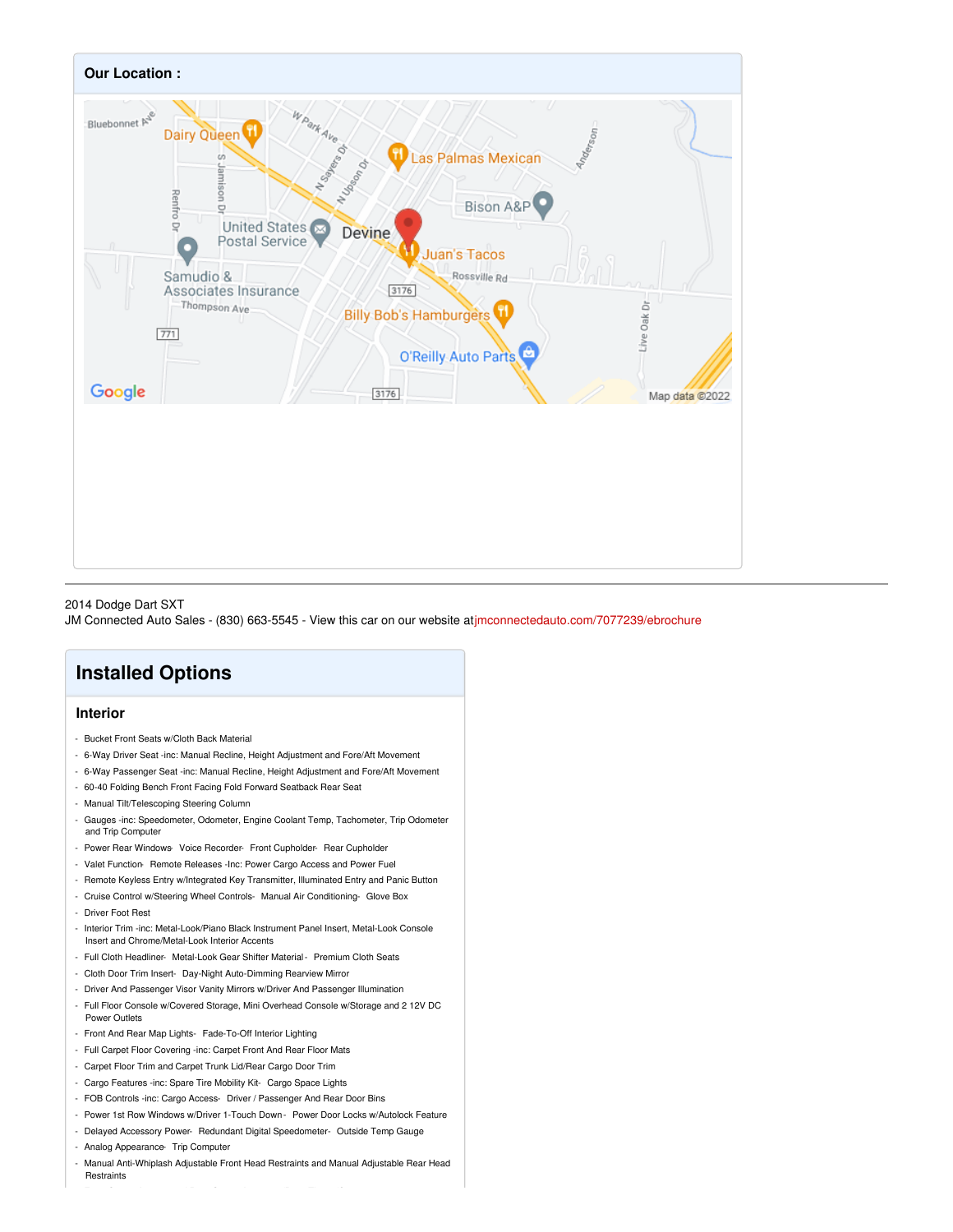- Front Center Armrest and Rear Center Armrest w/Pass-Thru w/Storage
- 2 Seatback Storage Pockets- Sentry Key Engine Immobilizer- Perimeter Alarm
- Air Filtration- 2 12V DC Power Outlets

### **Exterior**

- Wheels: 16 x 7.0 Painted Cast Aluminum Tires: P205/55R16 AS- Spare Tire Mobility Kit
- Clearcoat Paint- Body-Colored Front Bumper- Body-Colored Rear Bumper
- Black Side Windows Trim- Body-Colored Door Handles
- Body-Colored Power Side Mirrors w/Manual Folding- Fixed Rear Window w/Defroster
- Light Tinted Glass- Speed Sensitive Variable Intermittent Wipers
- Galvanized Steel/Aluminum Panels- Black Grille w/Body-Color Surround
- Trunk Rear Cargo Access- Perimeter/Approach Lights- LED Brakelights
- Auto On/Off Projector Beam Halogen Daytime Running Headlamps w/Delay-Off

#### **Safety**

- Bucket Front Seats w/Cloth Back Material
- 6-Way Driver Seat -inc: Manual Recline, Height Adjustment and Fore/Aft Movement
- 6-Way Passenger Seat -inc: Manual Recline, Height Adjustment and Fore/Aft Movement
- 60-40 Folding Bench Front Facing Fold Forward Seatback Rear Seat
- Manual Tilt/Telescoping Steering Column
- Gauges -inc: Speedometer, Odometer, Engine Coolant Temp, Tachometer, Trip Odometer and Trip Computer
- Power Rear Windows- Voice Recorder- Front Cupholder- Rear Cupholder
- Valet Function- Remote Releases -Inc: Power Cargo Access and Power Fuel
- Remote Keyless Entry w/Integrated Key Transmitter, Illuminated Entry and Panic Button
- Cruise Control w/Steering Wheel Controls- Manual Air Conditioning- Glove Box - Driver Foot Rest
- Interior Trim -inc: Metal-Look/Piano Black Instrument Panel Insert, Metal-Look Console Insert and Chrome/Metal-Look Interior Accents
- Full Cloth Headliner- Metal-Look Gear Shifter Material- Premium Cloth Seats
- Cloth Door Trim Insert- Day-Night Auto-Dimming Rearview Mirror
- Driver And Passenger Visor Vanity Mirrors w/Driver And Passenger Illumination
- Full Floor Console w/Covered Storage, Mini Overhead Console w/Storage and 2 12V DC Power Outlets
- Front And Rear Map Lights- Fade-To-Off Interior Lighting
- Full Carpet Floor Covering -inc: Carpet Front And Rear Floor Mats
- Carpet Floor Trim and Carpet Trunk Lid/Rear Cargo Door Trim
- Cargo Features -inc: Spare Tire Mobility Kit- Cargo Space Lights
- FOB Controls -inc: Cargo Access- Driver / Passenger And Rear Door Bins
- Power 1st Row Windows w/Driver 1-Touch Down Power Door Locks w/Autolock Feature
- Delayed Accessory Power- Redundant Digital Speedometer- Outside Temp Gauge
- Analog Appearance- Trip Computer
- Manual Anti-Whiplash Adjustable Front Head Restraints and Manual Adjustable Rear Head **Restraints**
- Front Center Armrest and Rear Center Armrest w/Pass-Thru w/Storage
- 2 Seatback Storage Pockets- Sentry Key Engine Immobilizer Perimeter Alarm
- Air Filtration- 2 12V DC Power Outlets

#### **Mechanical**

- Engine: 2.4L I4 MultiAir- Transmission: 6-Speed Manual (C635)- Front-Wheel Drive
- 4.12 Axle Ratio- Engine Oil Cooler- 140 Amp Alternator
- 70-Amp/Hr 600CCA Maintenance-Free Battery w/Run Down Protection
- Towing Equipment -inc: Trailer Sway Control- Gas-Pressurized Shock Absorbers
- Front Anti-Roll Bar- Electric Power-Assist Speed-Sensing Steering- 14.2 Gal. Fuel Tank
- Single Stainless Steel Exhaust- Strut Front Suspension w/Coil Springs
- Multi-Link Rear Suspension w/Coil Springs
- 4-Wheel Disc Brakes w/4-Wheel ABS, Front Vented Discs, Brake Assist and Hill Hold **Control**
- Brake Actuated Limited Slip Differential

## **Option Packages**

**Factory Installed Packages**

-